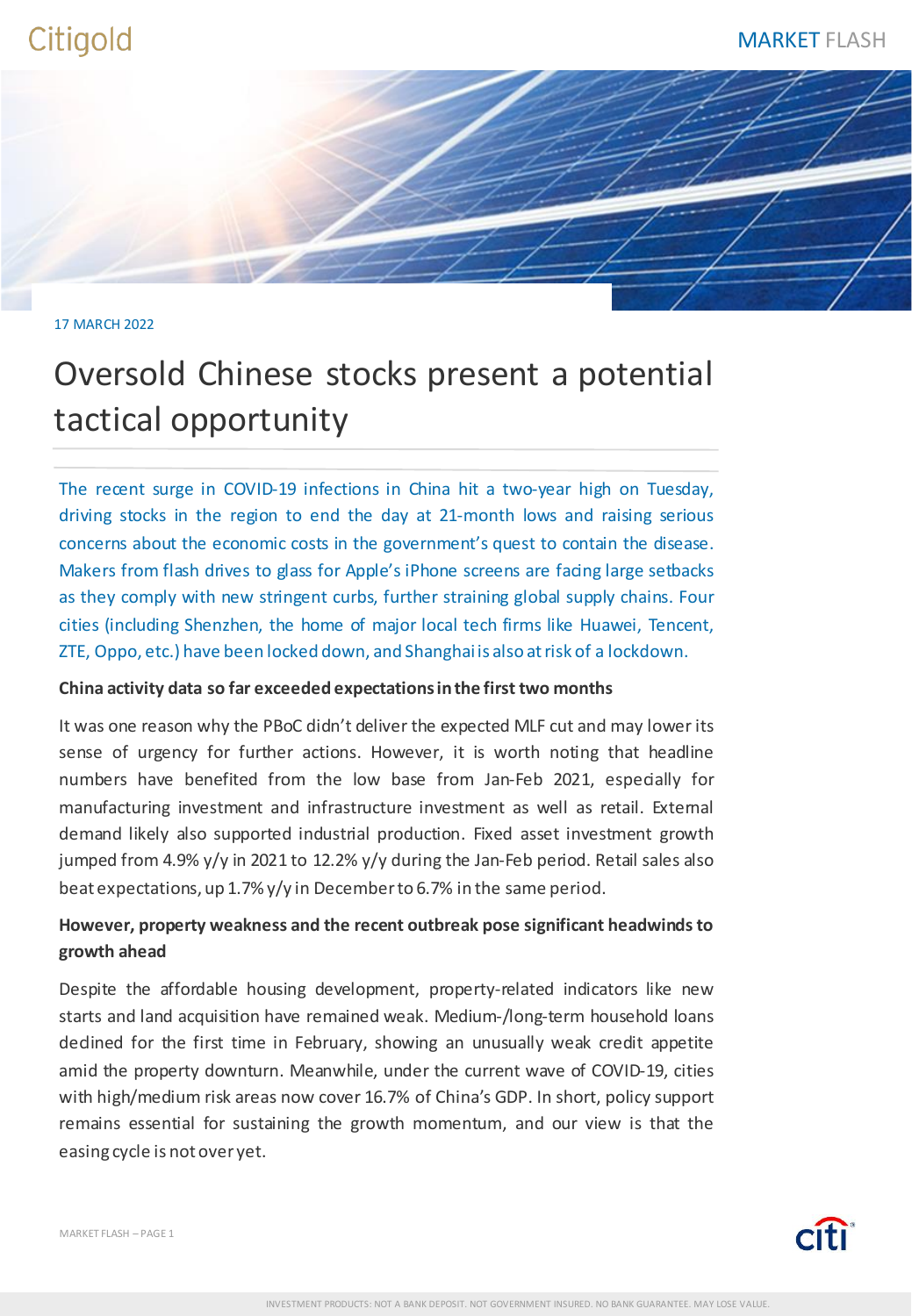## Citigold

## **Progressin mRNA**

As of February 25th, China had fully vaccinated 85.5% of it's +1.4bn population. While vaccination rates are comparable to other major DM and neighboring Asian countries, the issue lies in booster rates, which are lagging significantly. Boosters are important because research shows that the antibodies from Sinovac's vaccine declines significantly six months aftertwo shots.

However, some bright spots have emerged. China approved the usage of urgent COVID pill Paxlovid in February, paving the way to introduce foreign mRNA vaccines. Meanwhile, the domestic mRNA vaccine from Walvax is under the final stage of its phase three experiment.

## **Citi'stake – oversoldmarkets may present a tactical opportunity**

Citi's analysts predict that the new wave of infections may lead to a sizeable economic impact of ~0.5-0.8ppt of GDP in 22Q1, assuming no policy interventions, and will likely require more and imminent policy supportto achieve the 5.5% annual growth target.

The re-imposition of social distancing measures will further delay the recovery of the services sector to 22H2. Meanwhile, borders are likely to remain shut until the next NPC meeting inMarch 2023.

Chinese stocks traded in the US recouped some losses overnight as dip buyers emerged following a 29% slump over three days. The intense selloff in Chinese and Hong Kong equities had several clear macroeconomic drivers (geopolitical risks, COVID-19 lockdowns, new regulatory concerns, the impotence of stimulus), but it was also exacerbated by technical fallouts (mainly the unwinding of leveraged and derivative positions), which have not only affected offshore shares, but also onshore A-shares.

Our CIO sees the market as oversold and may be presenting a tactical opportunity, even though volatility is expected to remain elevated in the medium-term. The Hang Seng Index cash and short-term investments are now worth 1.6x its market cap as of March 15<sup>th</sup>, by far the highest on record. When it reached above 1.2x in 2009, 2012, and 2020, the following 12-month returns were 24-54%.

Macro drivers are likely to get some breakthroughs, particularly COVID and stimulus. Short squeezes could follow selloffs like this one. However, the Russian debt default risk and lingering regulatory uncertaintiesin China continue to pose headwinds and may keep volatility elevated in the medium-term.

MARKET FLASH – PAGE 2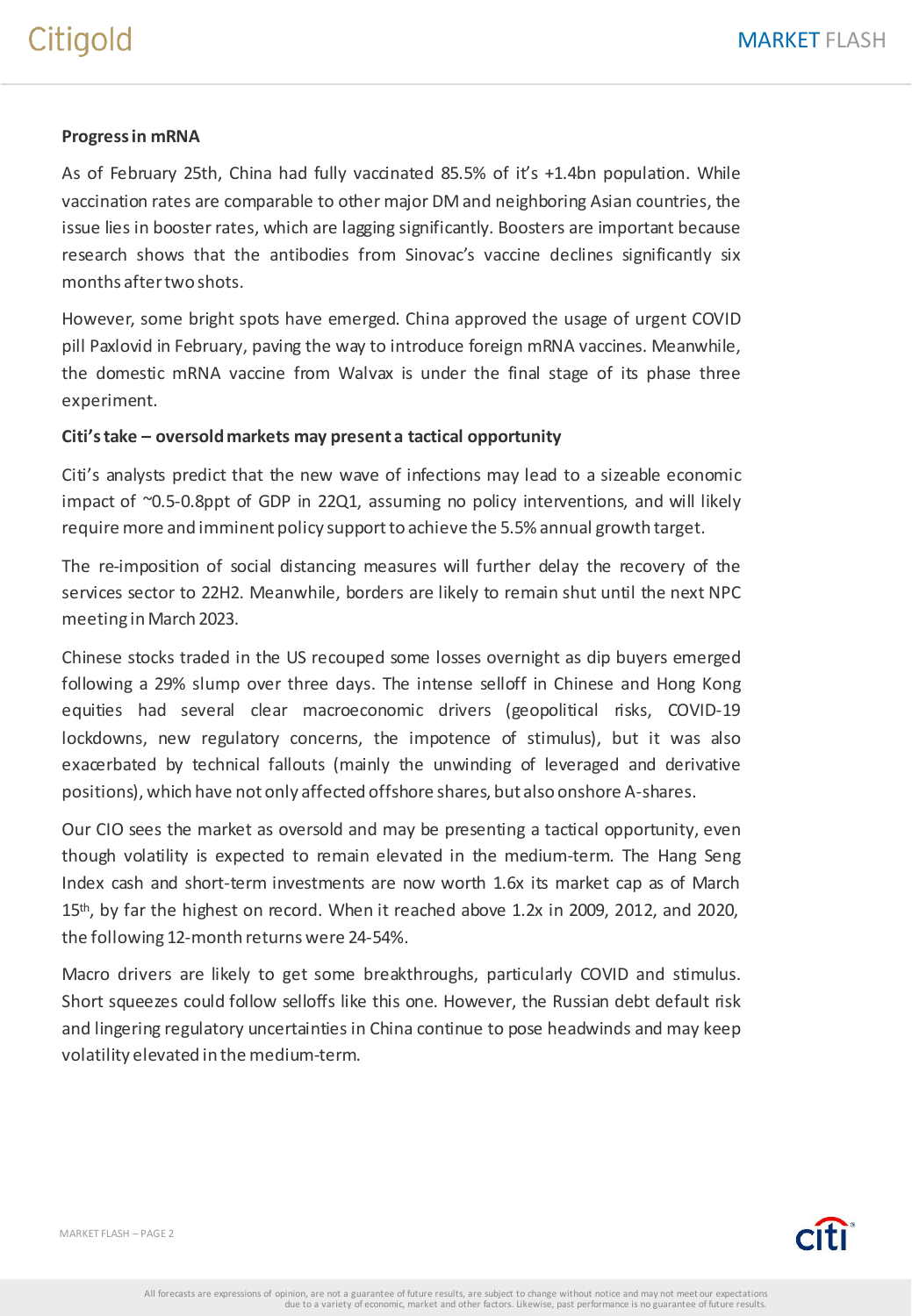## Disclaimer

"Citigold" is a client segment of Citigroup Inc ("Citigroup"), which provides its clients access to a broad array of products and services available through bank and non-bank affiliates of Citigroup. Citi an alysts" refer to investment prof essionals within Citi Res earch ("CR"), Citi Global Markets Inc. ("CGMI"), Citi Private Bank ("CPB") and vo ting members of the Citi Glob al Investment Co mmittee. Citib ank N.A. and its affiliates / subsidiaries provide no independent research or analysis in the substance or preparation of this document.

The information in this document h as been obtained from reports issued by CGMI and CPB. Such information is b ased on sourc es CGMI and CPB believe to be reliable. CGMI and CPB, ho wever, do not guarantee its accuracy and it may be incomplete or condensed. All opinions and estimates constitute CGMI and CPB's judgment as of the date of the report and are subject to change without notice. This document is for general information purposes only and is not intended as a recommendation or an offer or solicitation for the purchase or sale of any security or currency. No part of this document may b e reproduced in any manner without the written consent of Citibank N.A. Information in this document has been prepared without taking account of the objectives, financial situation, or needs of any particular investor. Any person considering an investment should consider the appropriateness of the investment having regard to their objectives, financial situation, or needs, and should seek independent advice on the suitability or otherwise of a particular investment. Investments are not deposits, are not obligations of, or guaranteed or insured by Citibank N.A., Citigroup Inc., or any of their affiliates or subsidiaries, or by any local government or insurance agency, and are subject to investment risk, including the possible loss of the principal amount invested. Investors investing in funds deno minated in nonlocal cu rrency should be aware of the risk of exchange rate fluctuations that may cause a loss of principal. Past performance is not indic ative of future p erformance, prices can go up or do wn. Investment products are not available to US persons. Investors should be aware that it is his/h er responsibility to seek legal and/or tax advice regarding the legal and tax consequences of his/her investment transactions. If an investor changes residence, citizenship, nationality, or place of work, it is his/her responsibility to understand how his/her investment transactions are affected by such change and comply with all applic able laws and regulations as and when such becomes applicable. Citibank does not provide legal and/or tax advice and is not responsible for advising an investor on the laws pertaining to his/her transaction.

Citi R esearch (CR) is a division of Citigroup Global M arkets Inc. (the "Firm"), which do es and seeks to do business with co mpanies covered in its research reports. As a result, investors should be aware that the Firm may have a conflict of interest that could affect the objectivity of this report. Investors should consider this report as only a single factor in making their investment decision. For more information, please refer to https://www.citivelocity.com/cvr/eppublic/citi\_research\_disclosures.

## Market Specific Disclosures

#### Australia

This document is distributed in Australia by Citigroup Pty Limited ABN 88 004 325 080, AFSL No. 238098, Australian credit licenc e 238098. Any advice is general advice only. It was prepared without taking into account your objectives, financial situation, or needs. Before acting on this advice you should consider if it's appropriate for your particular circumstances. This document does not constitute a recommendation to acquire, an invitation to apply for, an offer to apply for or buy, an offer to arrange the issue or sale of, or an offer for issue or sale of, any securities in Australia. Investment products are not available to US people and may not be available in all jurisdictions.

#### Bahrain

This document is distributed in Bah rain by Citibank, N.A., Bahrain. Citibank, N.A., B ahrain , may in its sole and absolute discretion provide various materials relating to the securities for information purposes only. Citibank, N.A., Bahrain is licensed by the Central Bank of Bahrain as a Conventional R etail and Wholes ale B ank and is bound by the CBB's regulations and licensing conditions with regards to products and services provided by Citib ank, N.A. B ahrain. Thes e terms are governed by and shall be construed in accordance with the laws of the Kingdom of Bahrain. The Customer irrevoc ably agrees that the civil courts in the Bahrain shall h ave non-exclusive jurisdiction to hear and determin e any suit, ac tion or proceedin g and to s ettle any disputes which may aris e out of or in conn ection with thes e Terms and Conditions and for such purposes the Customer irrevocably submits to the jurisdiction of such courts. Investment products are not insured by government or governmental agencies. Investment and Treasury products are subject to Investment risk, including possible loss of principal amount invested. Investors investin g in investments and /or treasury products d enomin ated in foreign (non-local) currency should be aware of th e risk of exch ange rate fluctuations that may cause loss of principal wh en foreign currency is converted to th e investors' home currency . Investment and Treasury products are not available to U.S. persons. All applications for investments and treasury products are subject to Terms and Conditions of the individual investment and Treasury products. Customer understands that Citibank do es not provid e legal and /or tax advic e and are not responsible for advising him/h er on the laws pertaining to his/her transaction. Citibank Bahrain does not provide continuous monitoring of existing customer holdings.

#### People's Republic of China

This document is distributed by Citibank (China) Co., Ltd in the People's Republic of China (excluding the Special Administrative Regions of Hong Kong and Macau, and Taiwan).

#### Hong Kong

This document is distributed in Hong Kong by Citibank (Hong Kong) Limited ("CHKL") and Citibank N.A.. Citibank N.A. and its affiliates / subsidiaries provide no independent research or analysis in the substance or preparation of this document. Investment products are not available to US persons and not all products and servic es are provided by all affiliates or are available at all locations. Prices and availability of financial instruments can be subject to change without notice. Certain high-volatility investments can be subject to sudden and large falls in value that could equal the amount invested.

#### India

This document is distributed in India by Citib ank N.A. Investment are subject to market risk including that of loss of princip al amounts invested. Products so distributed are not obligations of, or guaranteed by, Citibank and are not bank deposits. Investment products cannot be offered to US and Canada Persons. Investors are advised to read and understand the Offer Documents carefully before investing.